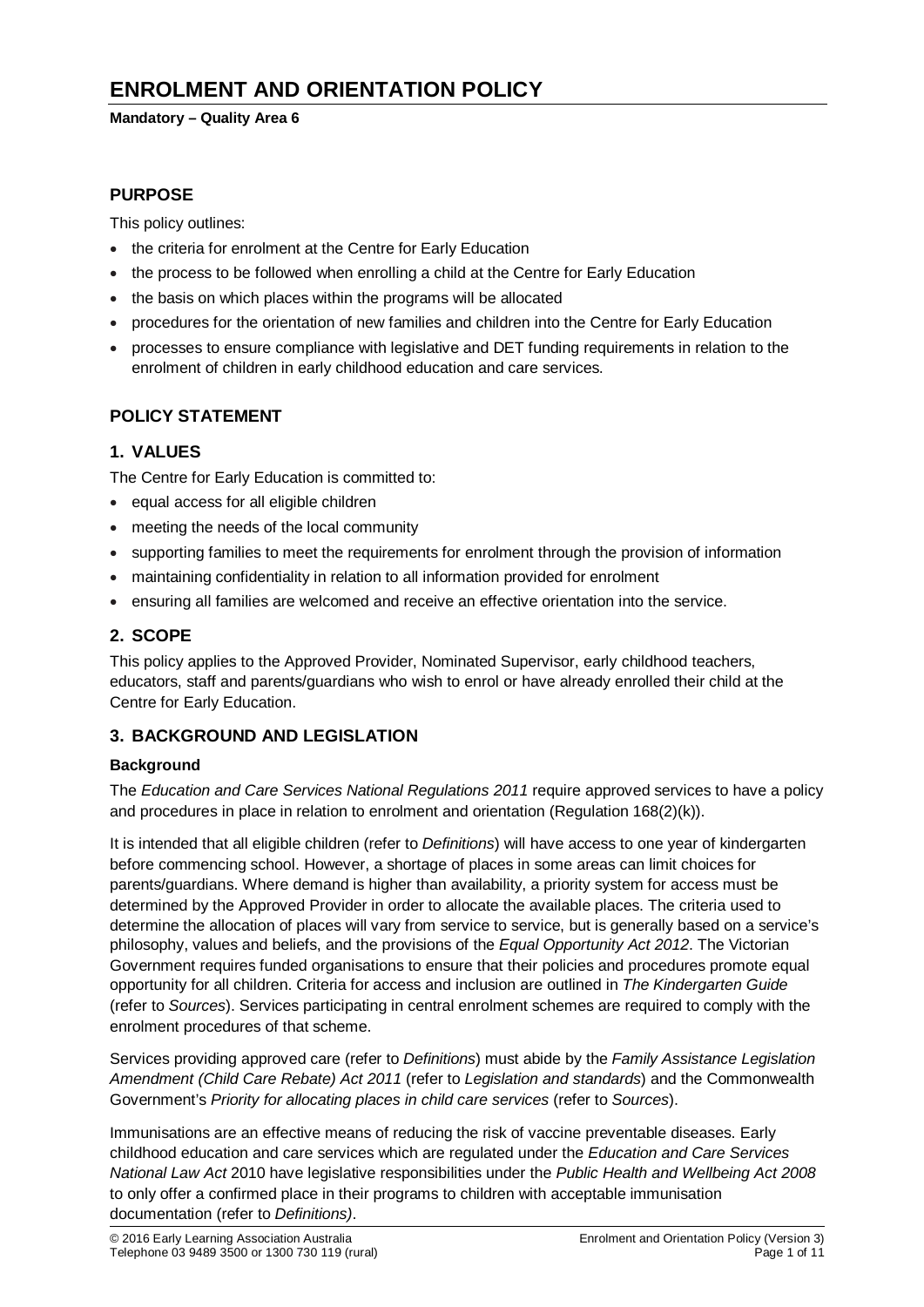#### **Legislation and standards**

Relevant legislation and standards include but are not limited to:

- *A New Tax System (Family Assistance) Act 1999*
- *[Charter of Human Rights and Responsibilities Act 2006](http://www.legislation.vic.gov.au/Domino/Web_Notes/LDMS/PubStatbook.nsf/f932b66241ecf1b7ca256e92000e23be/54d73763ef9dca36ca2571b6002428b0!OpenDocument)* (Vic)
- *Children, Youth and Families Act 2005* (Vic)
- *Child Wellbeing and Safety Act 2005* (Vic)
- *Disability Discrimination Act 1992* (Cth)
- *Education and Care Services National Law Act 2010*
- *Education and Care Services National Regulations 2011*: Regulations 160, 161, 162, 168, 177, 183
- *Equal Opportunity Act 2010* (Vic)
- *Family Assistance Legislation Amendment (Child Care Rebate) Act 2011*
- *National Quality Standard*, Quality Area 6: Collaborative Partnerships with Families and **Communities** 
	- − Standard 6.1: Respectful and supportive relationships with families are developed and maintained − Element 6.1.1: There is an effective enrolment and orientation process for families
- *Public Health and Wellbeing Act 2008* (Vic)
- *Public Health and Wellbeing Amendment (No Jab, No Play) Regulations 2015* (Vic)
- *Sex Discrimination Act 1984* (Cth)

The most current amendments to listed legislation can be found at:

- Victorian Legislation Victorian Law Today:<http://www.legislation.vic.gov.au/>
- Commonwealth Legislation Federal Register of Legislation:<https://www.legislation.gov.au/>

# **4. DEFINITIONS**

The terms defined in this section relate specifically to this policy. For commonly used terms e.g. Approved Provider, Nominated Supervisor, Regulatory Authority etc. refer to the *General Definitions* section of this manual.

**Acceptable immunisation documentation:** documentation as defined by the *Immunisation Enrolment Toolkit for early childhood education and care services* as acceptable evidence that a child is fully vaccinated for their age, or is on a recognised catch-up schedule if their child has fallen behind their vaccinations; or has a medical reason not to be vaccinated; or has been assessed as being eligible for a 16-week grace period.

**Approved care:** Care given by a service provider that has been approved by the Family Assistance Office to receive Child Care Subsidy payments on behalf of eligible families. Most long day care, family day care, before-and-after school care, vacation care, some occasional care and some in-home care childcare services are approved providers. Details are available at: <https://www.humanservices.gov.au/individuals/services/centrelink/child-care-subsidy>

**Authorised nominee:** (In relation to this policy) is a person who has been given written authority by the parents/guardians of a child to collect that child from the education and care service. These details will be on the child's enrolment form.

The Centre for Early Education will not allow your child to leave the Centre with anyone under the age of 16 years, nor with someone who is unknown to us, or does not have acknowledged written authorisation to collect the child.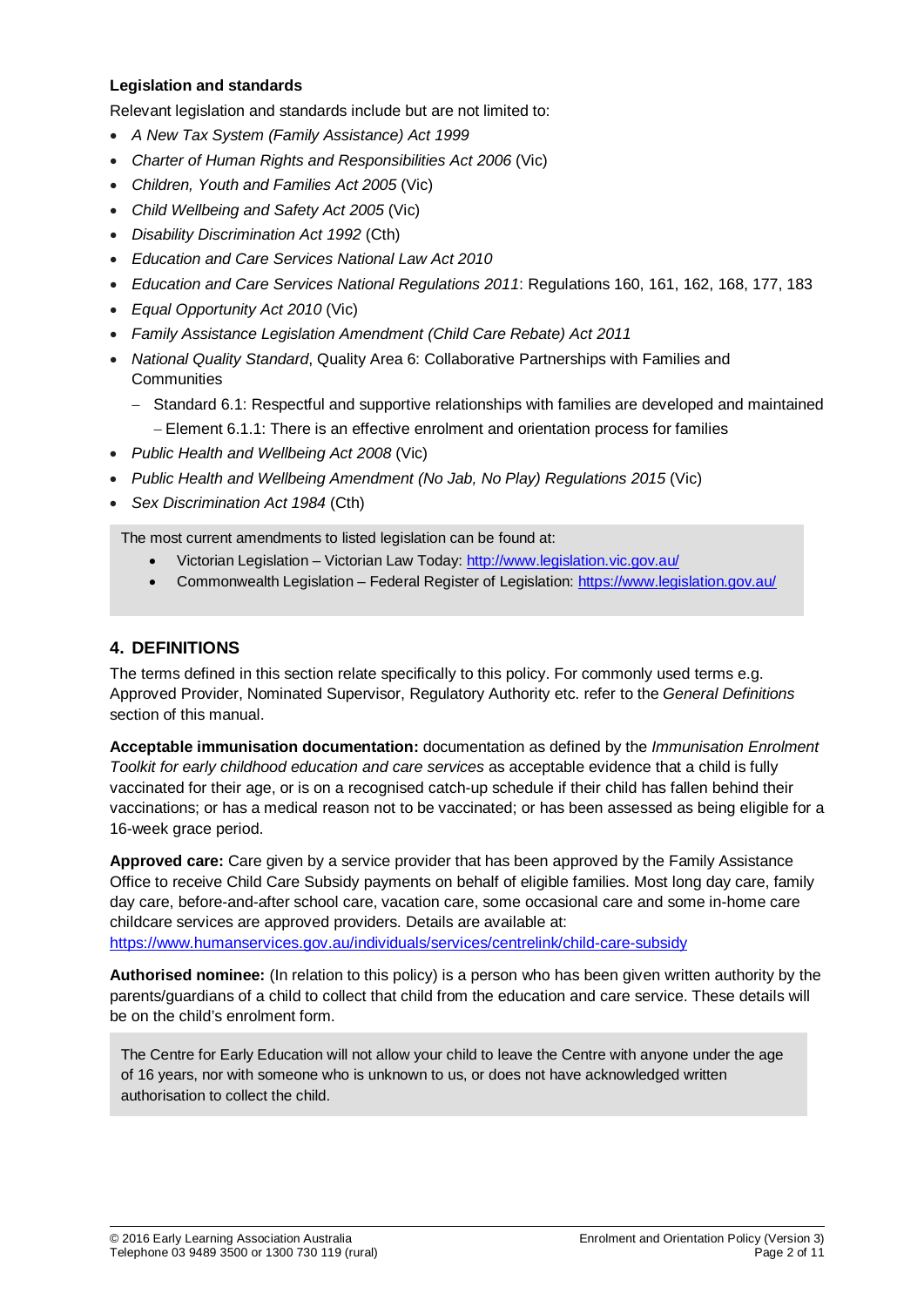**Child Care Benefit (CCS):** A Commonwealth Government payment to help families who use either approved or registered childcare services. All eligible families can receive some Child Care Subsidy. Details are available at:

<https://www.humanservices.gov.au/individuals/services/centrelink/child-care-subsidy>

**Children with additional needs:** Children whose development or physical condition requires specialist support or children who may need additional support due to language, cultural or economic circumstances (refer to *Inclusion and Equity Policy*).

**Deferral:** When a child does not attend in the year when they are eligible for a funded kindergarten place, or is officially withdrawn from a service prior to the April data collection. DET considers that this child has not accessed a year of funded kindergarten and is therefore eligible for DET funding in the following year.

**Eligible child:** A child attending an early childhood education and care service as described in the *Immunisation enrolment toolkit for early childhood education and care services or a child in a* kindergarten program who meets the requirements of both *The Kindergarten Guide* and the *Immunisation enrolment toolkit for early childhood education and care services.*

**Enrolment application fee:** A payment to cover administrative costs associated with the processing of a child's enrolment application for a place in a program at the service.

**Enrolment application form:** A form to apply for a place at the service.

**Enrolment form:** A form that collects contact details, and personal and medical information from parents/guardians about their child. The information on this form is placed on the child's enrolment record (see below) and is kept confidential by the service.

**Enrolment record:** The collection of documents which contains information on each child as required under the National Regulations (Regulations 160, 161, 162) including the enrolment form; details of any court orders; and immunisation documentation as specified in the *Immunisation Enrolment Toolkit for early childhood education and care services*. This information is kept confidential by the service.

**Fee:** A charge for a place within a program at the service.

# **5. SOURCES AND RELATED POLICIES**

#### **Sources**

- Australian Childhood Immunisation Register: [www.humanservices.gov.au/customer/services/medicare/australian-childhood-immunisation-register](http://www.humanservices.gov.au/customer/services/medicare/australian-childhood-immunisation-register)
- *Child Care Subsidy* [https://www.humanservices.gov.au/individuals/services/centrelink/child-care](https://www.humanservices.gov.au/individuals/services/centrelink/child-care-subsidy)[subsidy](https://www.humanservices.gov.au/individuals/services/centrelink/child-care-subsidy)
- *Guide to the Education and Care Services National Law and the Education and Care Services National Regulations 2011*: [www.acecqa.gov.au/](http://www.acecqa.gov.au/)
- *Guide to the National Quality Standard*: [www.acecqa.gov.au/](http://www.acecqa.gov.au/)
- *Priority for allocating places in child care services*: <http://education.gov.au/priority-allocating-places>
- *The Kindergarten Guide (Department of Education and Training)*: [www.education.vic.gov.au/childhood/providers/funding/Pages/kinderfundingcriteria.aspx](http://www.education.vic.gov.au/childhood/providers/funding/Pages/kinderfundingcriteria.aspx)
- *Immunisation enrolment toolkit for early childhood education and care services* 2015: [www2.health.vic.gov.au/about/publications/policiesandguidelines/immunisation-enrolment-toolkit](https://www2.health.vic.gov.au/about/publications/policiesandguidelines/immunisation-enrolment-toolkit)
- Victorian Department of Health: [www.health.vic.gov.au/immunisation](http://www.health.vic.gov.au/immunisation)

#### **Service policies**

- *Acceptance and Refusal of Authorisations Policy*
- *Complaints and Grievances Policy*
- *Dealing with Infectious Disease Policy*
- *Fees Policy*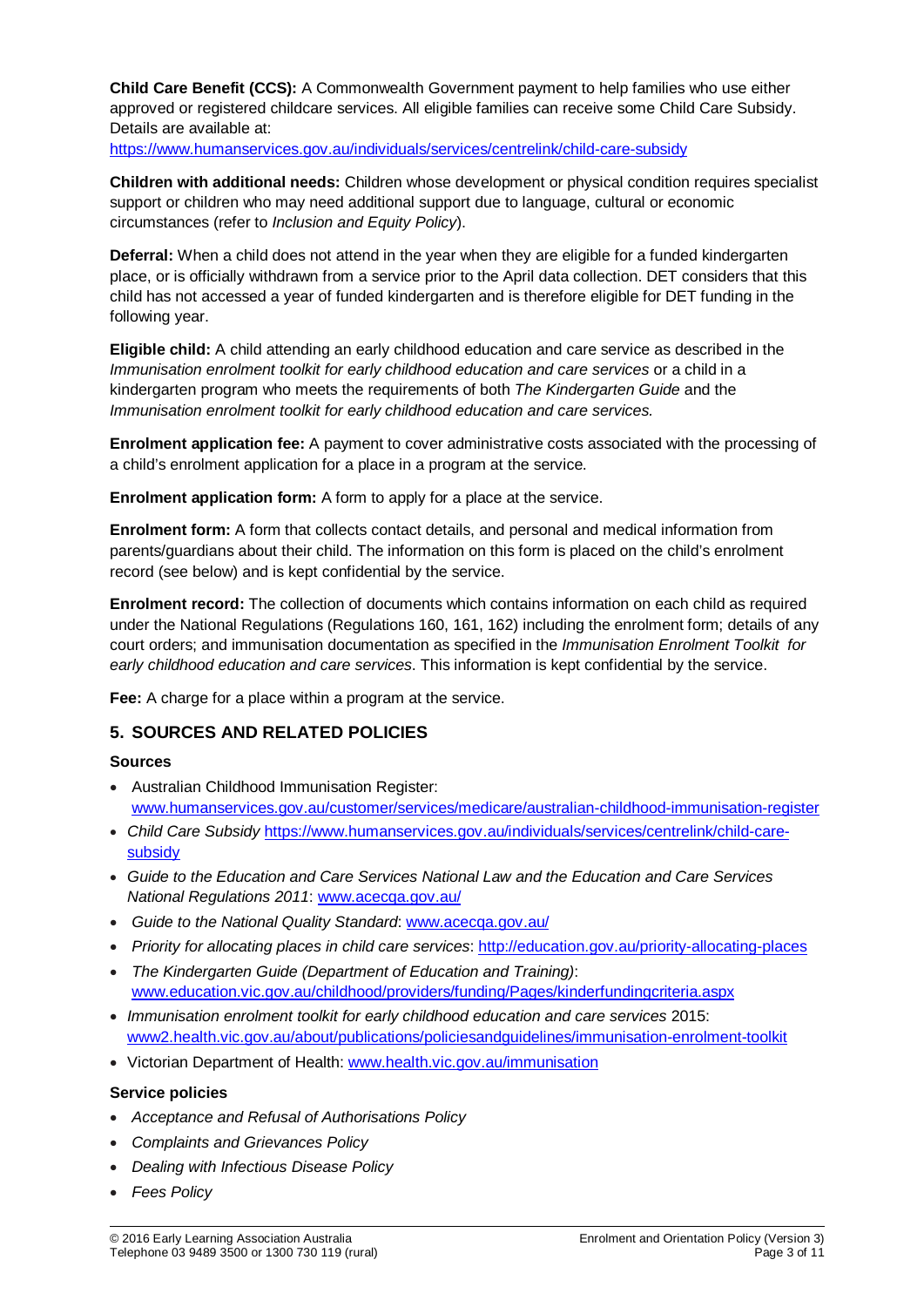- *Inclusion and Equity Policy*
- *Privacy and Confidentiality Policy*

# **PROCEDURES**

#### **The Approved Provider is responsible for:**

- determining the criteria for priority of access to programs at the Centre for Early Education, based on funding requirements and the service's philosophy
- considering any barriers to access that may exist, developing procedures that ensure all eligible families are aware of, and are able to access, an early childhood program
- complying with the *Inclusion and Equity Policy*
- appointing a person to be responsible for the enrolment process and the day-to-day implementation of this policy
- providing opportunities (in consultation with the Nominated Supervisor and educators) for interested families to attend the service during operational hours to observe the program and become familiar with the service prior to their child commencing in the program
- providing parents/guardians with information about the requirements of the law for enrolment, locating and accessing immunisation services and obtaining acceptable immunisation documentation required for enrolment
- ensuring parents/guardians are only offered a tentative place until the child's immunisation documentation is assessed as being acceptable
- assessing the child's immunisation documentation **prior to enrolment** to determine if the child's vaccination status complies with requirements or whether the child is eligible for the 16-week grace period
- ensuring that only children who have acceptable immunisation documentation have a confirmed place in the program
- advising parents/guardians who do not have acceptable immunisation documentation that their children are not able to attend the service and referring them to immunisation services
- taking reasonable steps to obtain acceptable immunisation documentation from a parent/guardian of a child enrolled under a grace period within the 16 weeks from when the child begins attending (Note: the child can continue to attend the service if acceptable immunisation documentation is not obtained).
- ensuring that the enrolment form (refer to *Definitions*) complies with the requirements of Regulations 160, 161, 162 and that it effectively meets the management requirements of the service
- ensuring that enrolment records (refer to *Definitions)* are stored in a safe and secure place, and kept for three years after the last date on which the child was educated and cared for by the service (Regulation 183)
- ensuring that the orientation program and plans meet the individual needs of children and families, and comply with DET funding criteria
- reviewing the orientation processes for new families and children to ensure the objectives of this policy are met
- ensuring that parents/guardians of a child attending the service can enter the service premises at any time that the child is being educated and cared for, except where this may pose a risk to the safety of children or staff, or conflict with any duty of the Approved Provider, Nominated Supervisor or educators under the Law (Regulation 157).

#### **The Nominated Supervisor and early childhood teachers are responsible for:**

- reviewing enrolment applications to identify children with additional needs (refer to *Definitions* and the *Inclusion and Equity Policy*)
- responding to parent/guardian enguiries regarding their child's readiness for the program that they are considering enrolling their child in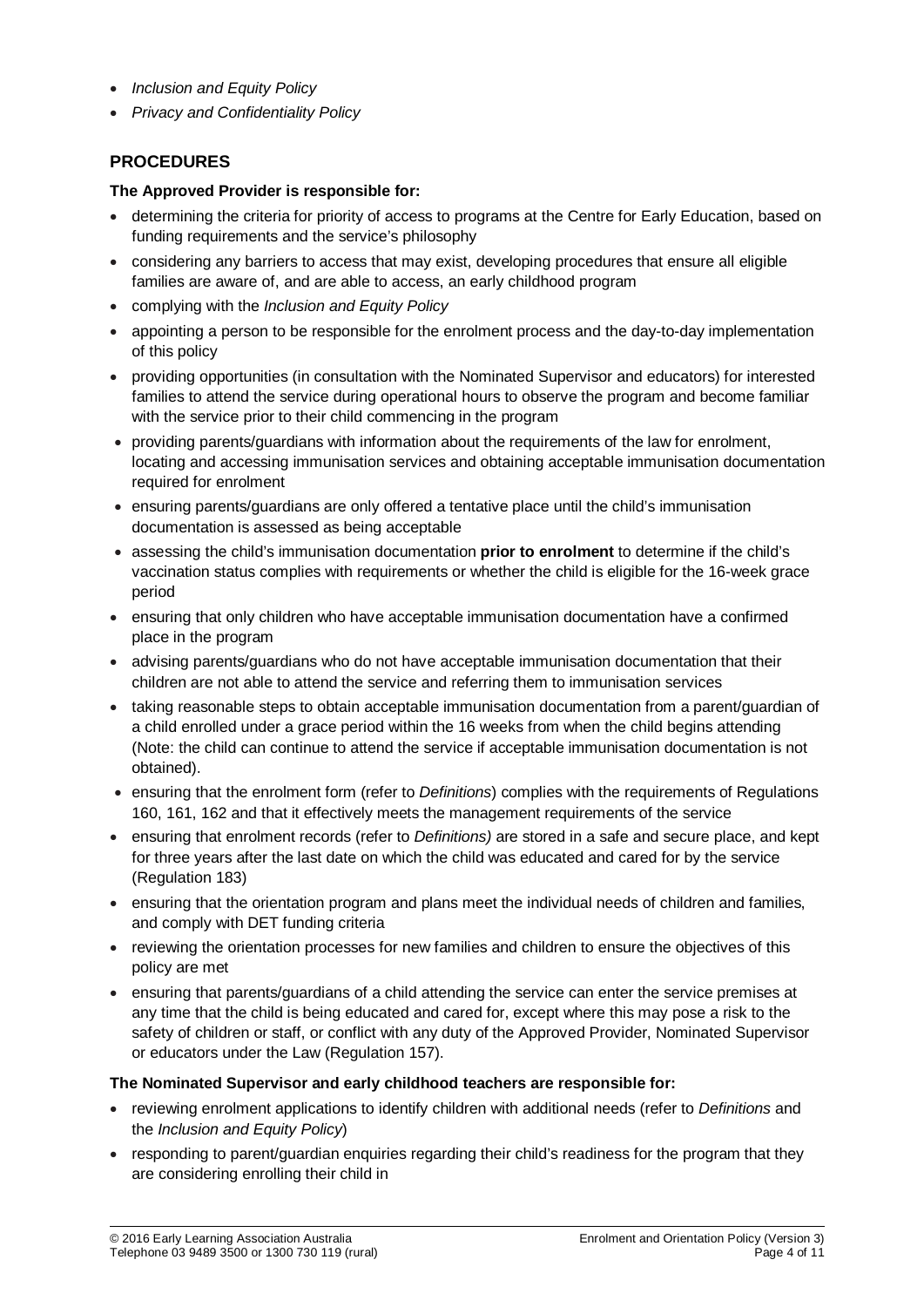- discussing the individual child's needs with parents/guardians and developing an orientation program to assist them to settle into the program
- encouraging parents/guardians to:
	- − stay with their child as long as required during the settling in period
	- − make contact with educators and carers at the service, when required
- assisting parents/guardians to develop and maintain a routine for saying goodbye to their child
- sharing information with parents/guardians regarding their child's progress with regard to settling in to the service
- discussing support services for children with parents/guardians, where required.

#### **All educators are responsible for:**

- responding to enrolment enquiries on a day-to-day basis and referring people to the person responsible for the enrolment process, as required
- providing parents/guardians with information about the requirements of the law for enrolment, locating and accessing immunisation services and obtaining acceptable immunisation documentation required for enrolment
- developing strategies to assist new families to:
	- − feel welcomed into the service
	- − become familiar with service policies and procedures
	- − share information about their family beliefs, values and culture
	- − share their understanding of their child's strengths, interests, abilities and needs
	- − discuss the values and expectations they hold in relation to their child's learning
- providing comfort and reassurance to children who are showing signs of distress when separating from family members
- complying with the service's *Privacy and Confidentiality Policy* in relation to the collection and management of a child's enrolment information.

#### **Parents/guardians are responsible for:**

- reading and complying with this *Enrolment and Orientation Policy*
- completing the enrolment application form and the enrolment form prior to their child's commencement at the service and providing acceptable immunisation documentation of their child's immunisation status
- where a child is on an immunisation catch-up schedule, ensuring that the child's immunisations are updated in line with the schedule and providing acceptable immunisation documentation to the service
- ensuring that all other required information is provided to the service
- updating information by notifying the service of any changes as they occur.

#### **Volunteers and students, while at the service, are responsible for following this policy and its procedures**

#### **EVALUATION**

In order to assess whether the values and purposes of the policy have been achieved, the Approved Provider will:

- regularly seek feedback from everyone affected by the policy regarding its effectiveness
- monitor the implementation, compliance, complaints and incidents in relation to this policy
- keep the policy up to date with current legislation, research, policy and best practice
- revise the policy and procedures as part of the service's policy review cycle, or as required
- notify parents/guardians at least 14 days before making any changes to this policy or its procedures.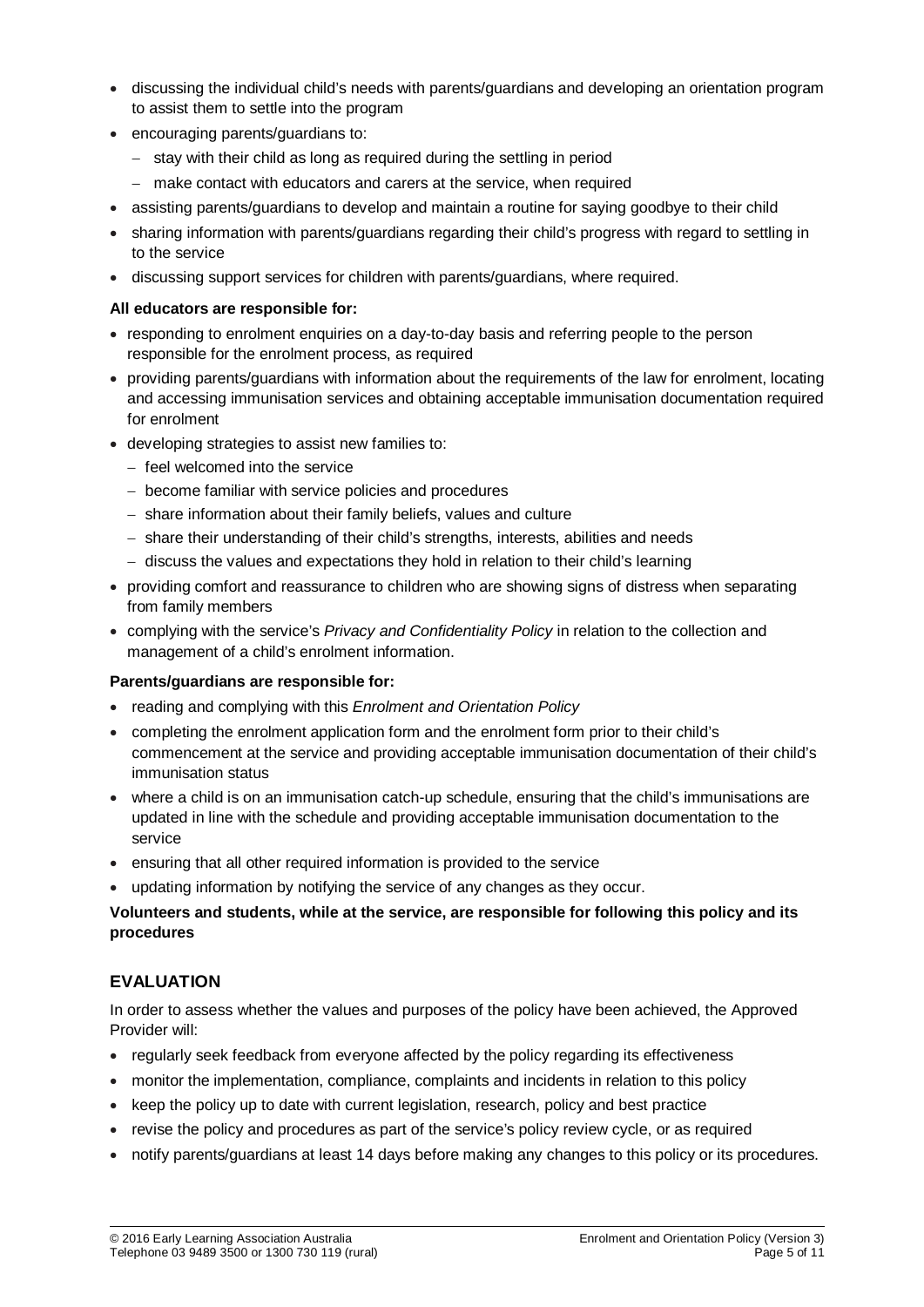# **ATTACHMENTS**

- Attachment 1: Eligibility and priority of access criteria
- Attachment 2: CEEd Application for Enrolment Form
- Attachment 3: CEEd Confidential Child Enrolment Form
- Attachment 4: CEEd Fee Schedule

### **AUTHORISATION**

This policy was adopted by the Approved Provider of the Centre for Early Education on 18.07.2016

# **REVIEW DATE:** 18.07.2019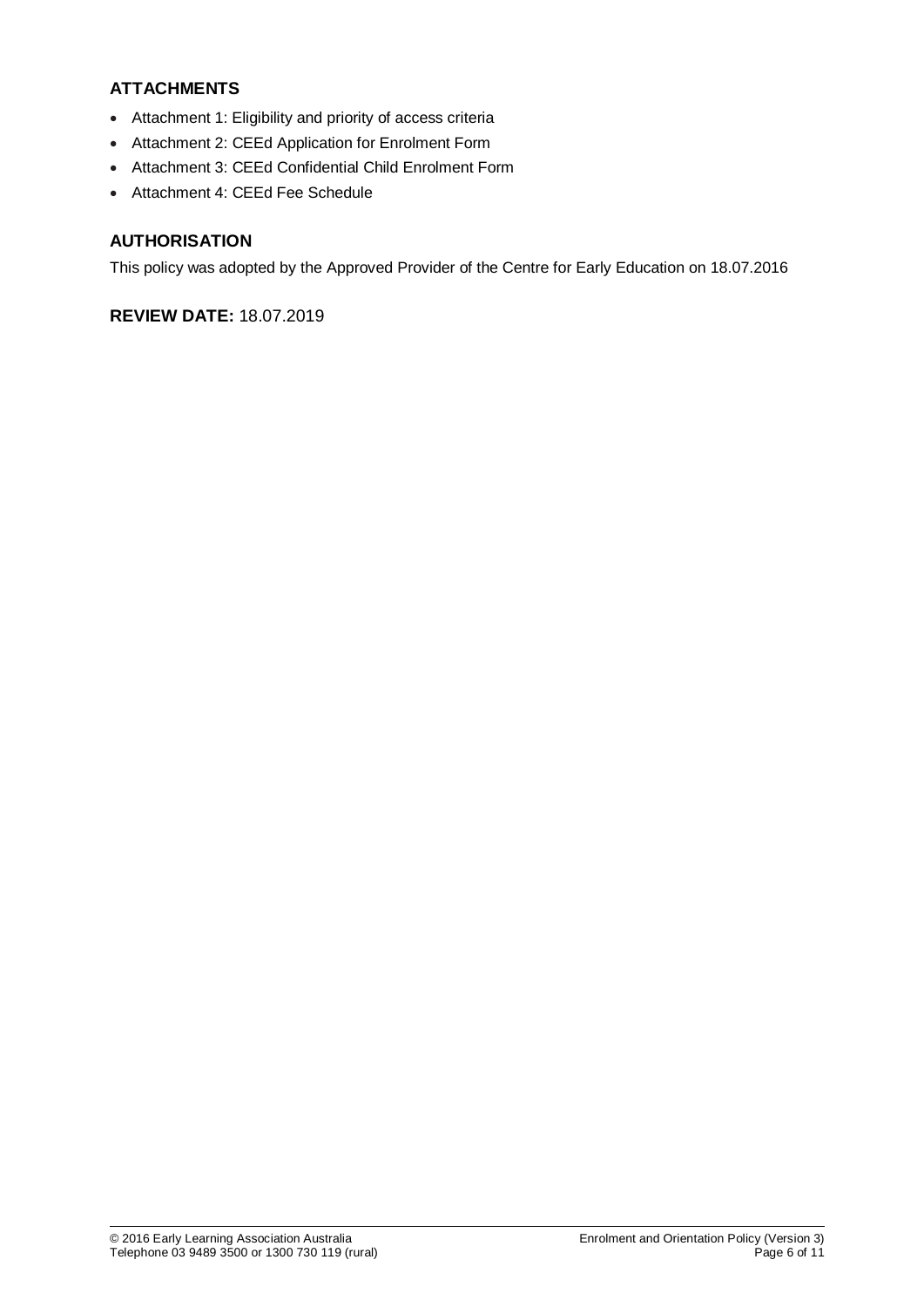# **ATTACHMENT 1 Eligibility and priority of access criteria**

### **1. Eligibility and priority of access criteria for the funded kindergarten program**

The following children are eligible for attendance in the funded kindergarten program:

- children who have been granted approval to receive funding for a second year of kindergarten in accordance with *The Kindergarten Guide* available at: [www.education.vic.gov.au/childhood/providers/funding/Pages/kinderfundingcriteria.aspx](http://www.education.vic.gov.au/childhood/providers/funding/Pages/kinderfundingcriteria.aspx)
- children who were eligible to attend in the previous year, but: − deferred
	- − withdrew from the service prior to the April data collection
- children who turn four years of age by 30 April in the year they will attend kindergarten
- children turning six years of age at kindergarten who have been granted an exemption from schoolentry age requirements by the regional office of DET (refer to *The Kindergarten Guide*, available at: <http://www.education.vic.gov.au/childhood/providers/funding/Pages/default.aspx>
- children who are younger than the eligible age, but whose parents/guardians have submitted an early age entry request for their child to attend school the following year. This written request is to be directed to the regional office of DET, or the non-government school the child will be attending. A copy of the approval must be attached to the kindergarten application. Parents/guardians should note that very few requests are approved by DET. If the child attends kindergarten early, but does not proceed to school in the following year, they will be unable to access a second year of kindergarten unless they are deemed eligible by DET for having recognised developmental needs
- three-year-old Aboriginal and Torres Strait Islander children, and children known to Child Protection may be eligible for the Early Start Kindergarten program. This scheme provides funding to enable children to attend a kindergarten program that is planned and delivered by an early childhood teacher for a specific number of hours. Details are available at: [www.education.vic.gov.au/about/programs/learningdev/pages/earlystartkinder.aspx](http://www.education.vic.gov.au/about/programs/learningdev/pages/earlystartkinder.aspx)

When demand exceeds availability, the Approved Provider will refer to the service's values, philosophy and *Inclusion and Equity Policy* to determine the priority of access. This will include:

- children who have received funding for a second vear of kindergarten
- children who were eligible to attend in the previous year but deferred or withdrew from the service prior to the April data collection.
- priority of access criteria as outlined in *The Kindergarten Guide* available at: [www.education.vic.gov.au/childhood/providers/funding/Pages/kinderfundingcriteria.aspx](http://www.education.vic.gov.au/childhood/providers/funding/Pages/kinderfundingcriteria.aspx)

Other considerations may include date of application, siblings already enrolled at the service, attendance in the three-year-old program and local community zoning.

If participating in a central enrolment scheme, the priority of access for that scheme will be implemented. Childcare services providing approved care (refer to *Definitions*) must abide by the *Family Assistance Legislation Amendment (Child Care Rebate) Act 2011* (refer to *Legislation and standards*) and the Commonwealth Government's *Priority for allocating places in child care services* (refer to *Sources*).

#### **2. Eligibility and access criteria for the three-year-old kindergarten program**

Children are eligible for attendance in the three-year-old kindergarten program provided they have turned three prior to commencement.

Children will only be able to attend a second year of three-year-old kindergarten in exceptional circumstances (after consideration by the Approved Provider) or when all eligible children on the waiting list have been offered a place.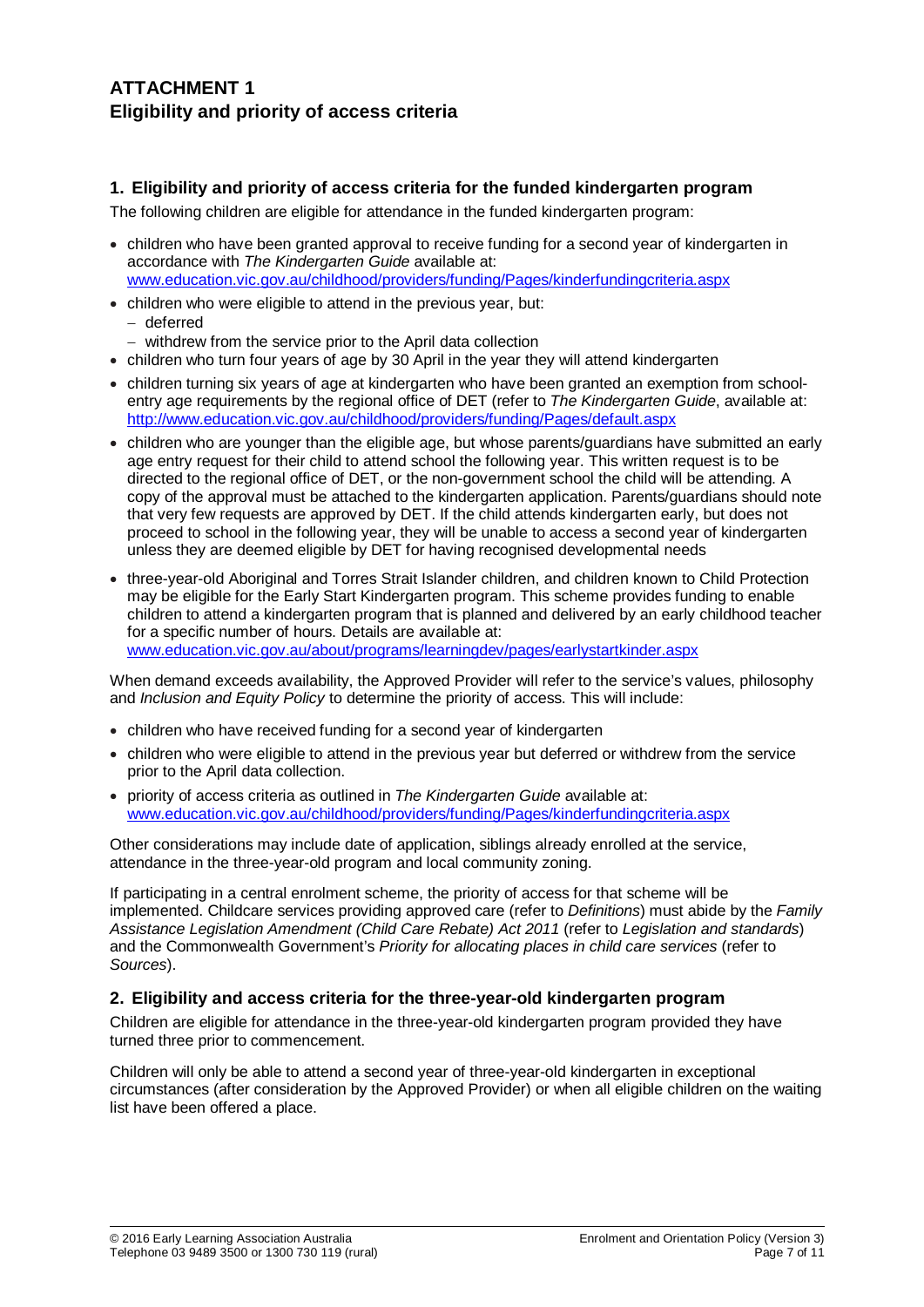The Approved Provider must determine eligibility and access criteria applicable to the service. Considerations may include:

- children recommended by an educator for an additional year in the three-year-old program
- date of application for example, families can enrol for the program when their child has turned two, or applications for the three-year-old program can open at the start of Term 1 in the year prior to commencement
- siblings attending the service
- places allocated by the service for transient families e.g. RAAF, seasonal workers and tourism workers
- local community zoning.

#### **3. Allocation within groups**

Where the service provides more than one funded kindergarten program or three-year-old program, places within the programs will be allocated to groups by the service in line with the eligibility and priority of access criteria.

Considerations may include:

- Needs of individual children
- Needs of the group
- Parental wishes.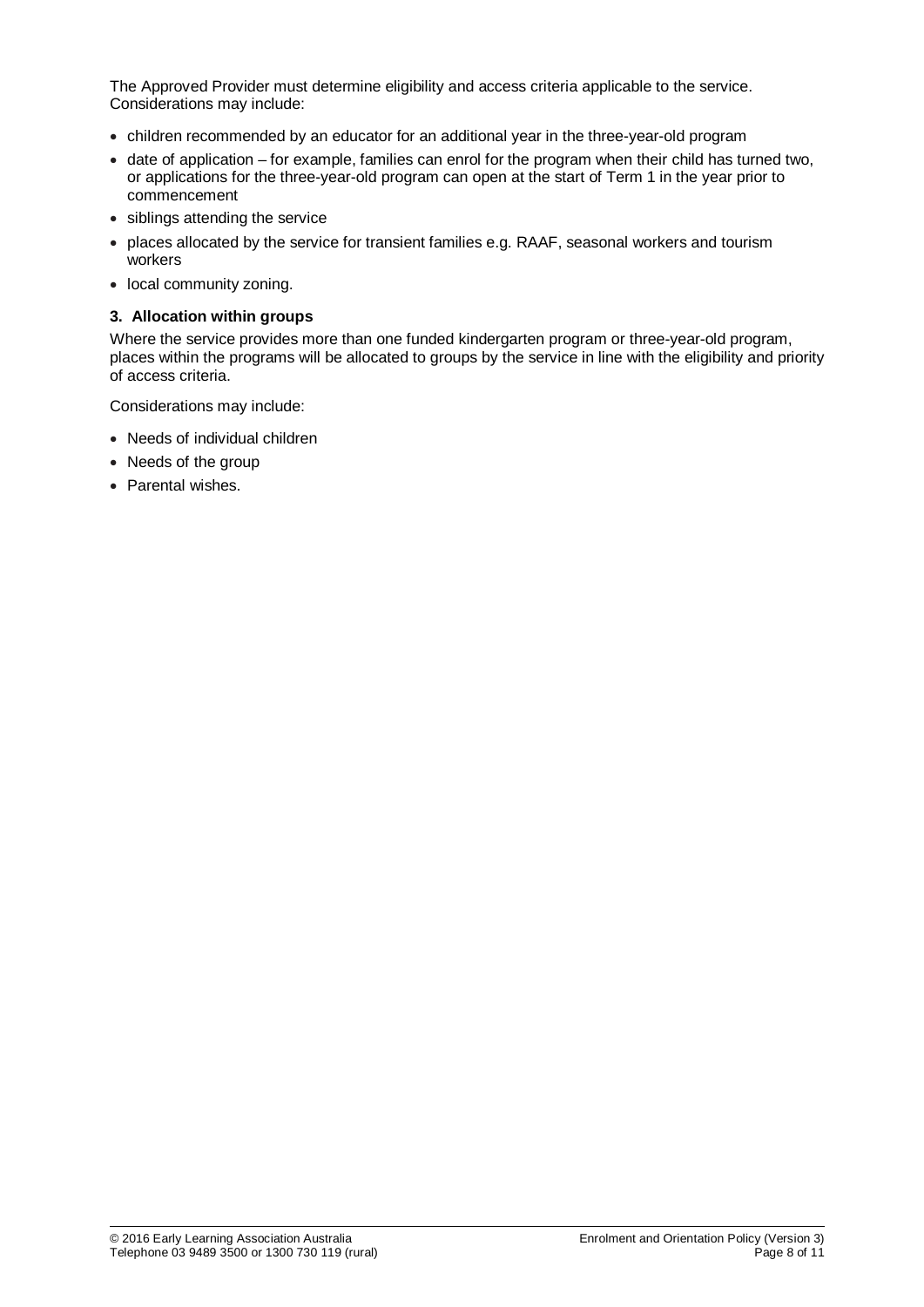**ATTACHMENT 2 CEEd Application for Enrolment Form**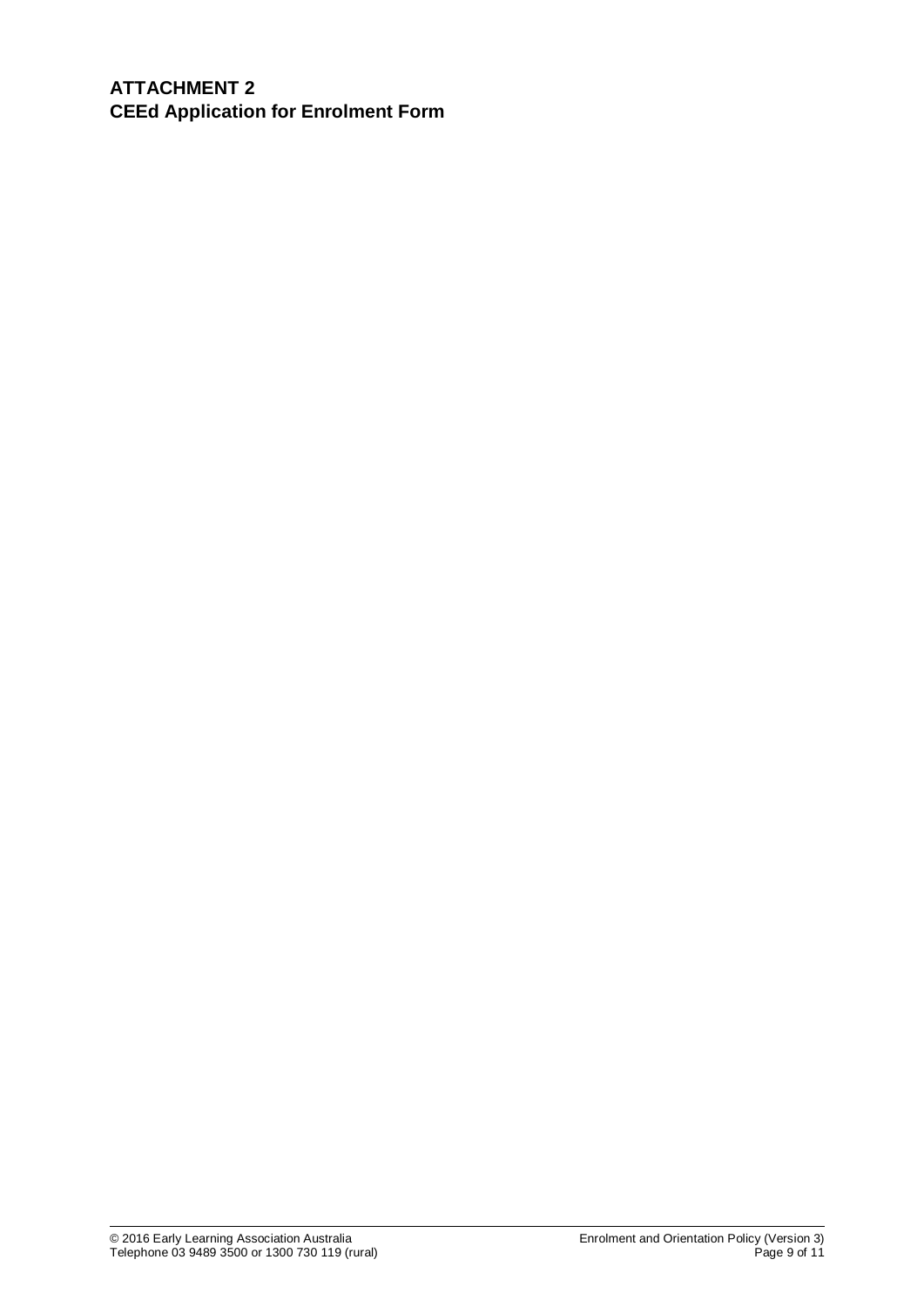**ATTACHMENT 3 CEEd Confidential Child Enrolment Form**